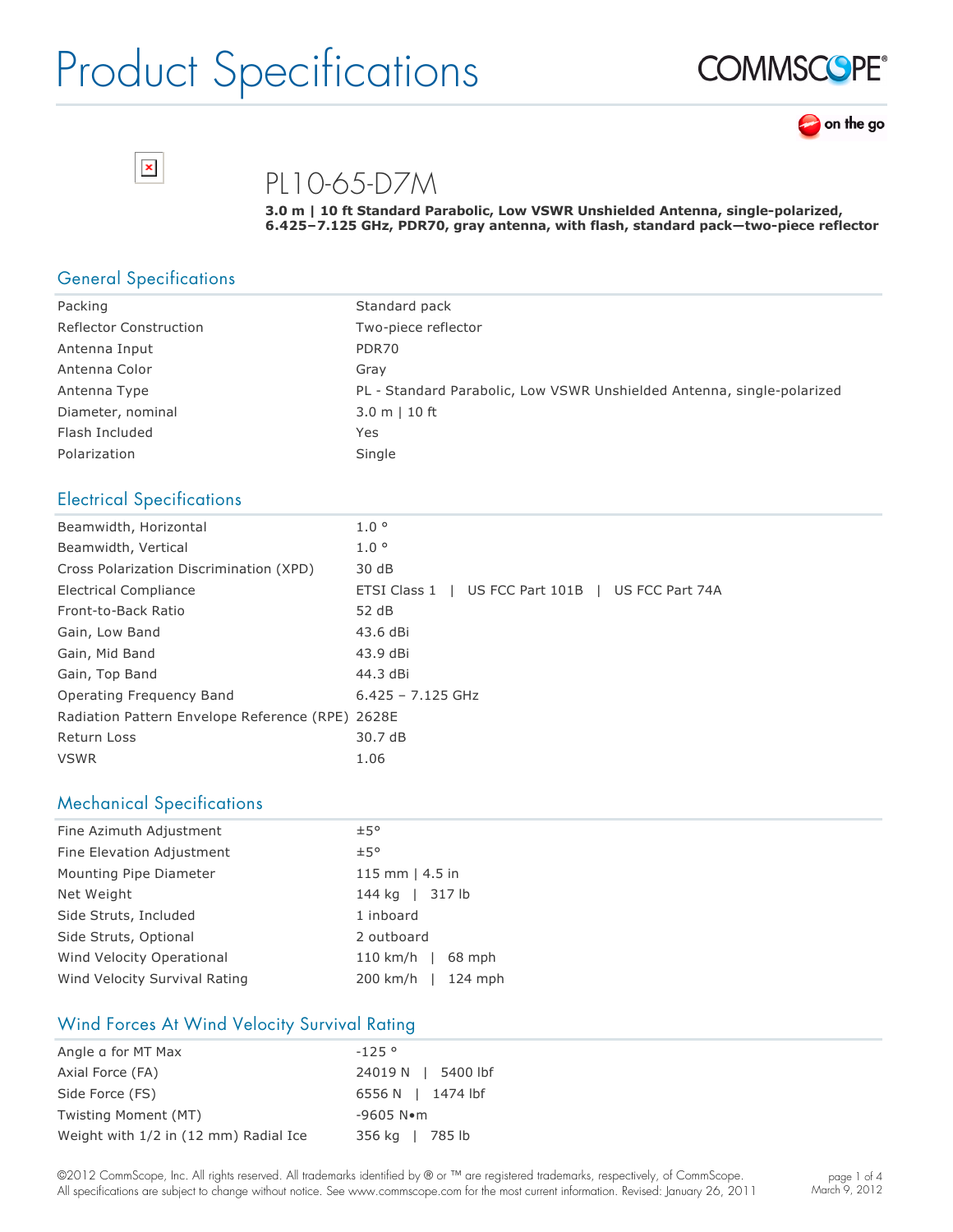

PL10-65-D7M

| Zcq with 1/2 in (12 mm) Radial Ice | 551 mm   22 in |  |
|------------------------------------|----------------|--|
| Zcg without Ice                    | 457 mm   18 in |  |

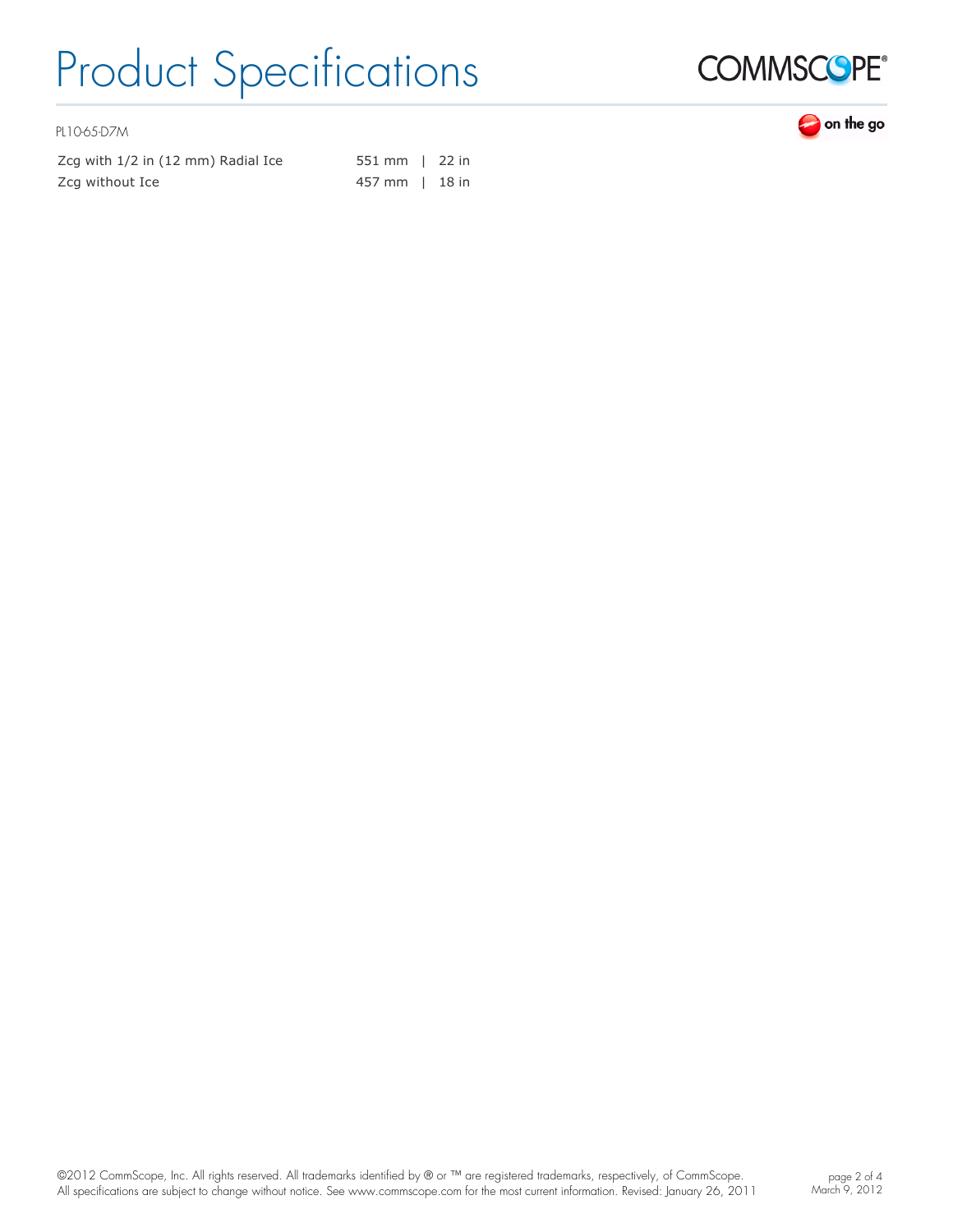PL10-65-D7M

### Wind Forces At Wind Velocity Survival Rating Image



### Packed Dimensions

| Gross Weight, Packed Antenna | 413.0 kg   910.5 lb       |
|------------------------------|---------------------------|
| Height                       | 1880.0 mm   74.0 in       |
| Length                       | 3400.0 mm   133.9 in      |
| Volume                       | $7.5 \text{ m}^3$         |
| Width                        | 1170.0 mm $\vert$ 46.1 in |